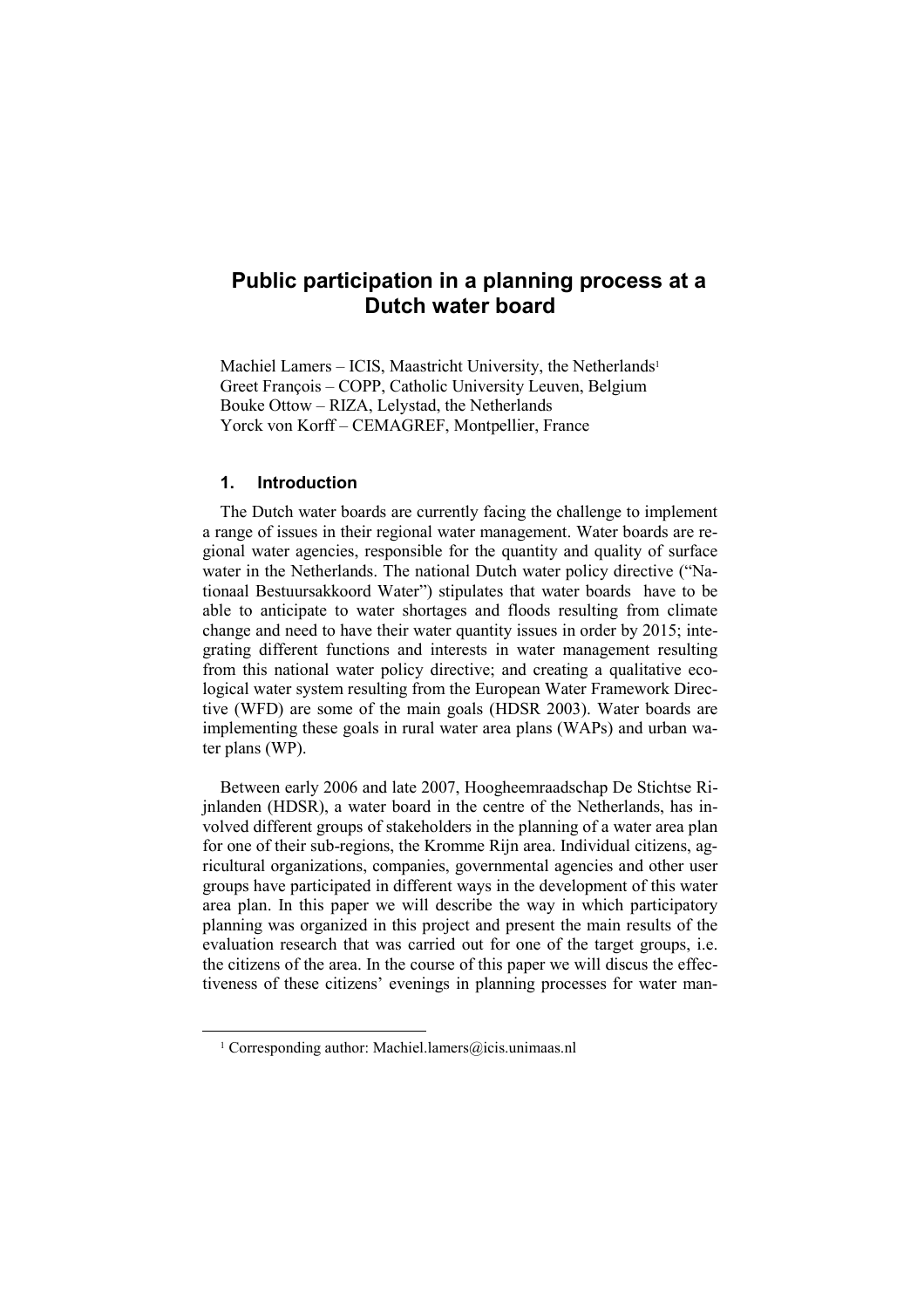agement and draw a number of lessons for policy makers at regional water agencies with regard to effective participation in planning processes.

In the next section, the Kromme Rijn case study is introduced, including a description of its context and processes. The methodology and results of the evaluation study carried out for the citizen's meetings is presented the third section. In the fourth section the main results are discussed with an eye on practical lessons for policy makers. Finally, in section five the conclusions are drawn.

# 2. The case Kromme Rijn

### 2.1 Introduction

The governance region of waterboard HDSR is situated in a central region of the Netherlands and comprises a total of 834 km², divided in several smaller water management areas (HDSR 2003). Each water management area has to develop a WAP for which a Good Groundwater and Surface Water Regime (GGSR) is established. This has already been done in several areas that coincide or overlap with the catchment of the Kromme Rijn, except for one area: the Kromme Rijn area. Moreover, as noted earlier, the WAP has to include measures that will make the area both WFD and climate proof. The water management plan for the Kromme Rijn area is being developed in 2006-2007. The Kromme Rijn area is situated between the Kromme Rijn river basin and the Amsterdam-Rijnkanaal (a canal connecting Amsterdam with the Rhine), and between the cities of Wijk bij Duurstede and Houten (see Figure 1). Both the Kromme Rijn and the Amsterdam-Rijnkanaal take their water from the Rhine near Wijk bij Duurstede.

In the course of this participatory planning process a number of researchers of different institutes were intensively involved as part of the NeWater project, an international research project funded by the European Commission on adaptive water management. NeWater researchers have been involved in the design of participatory exercises, facilitation, reporting and evaluation of workshops and meetings.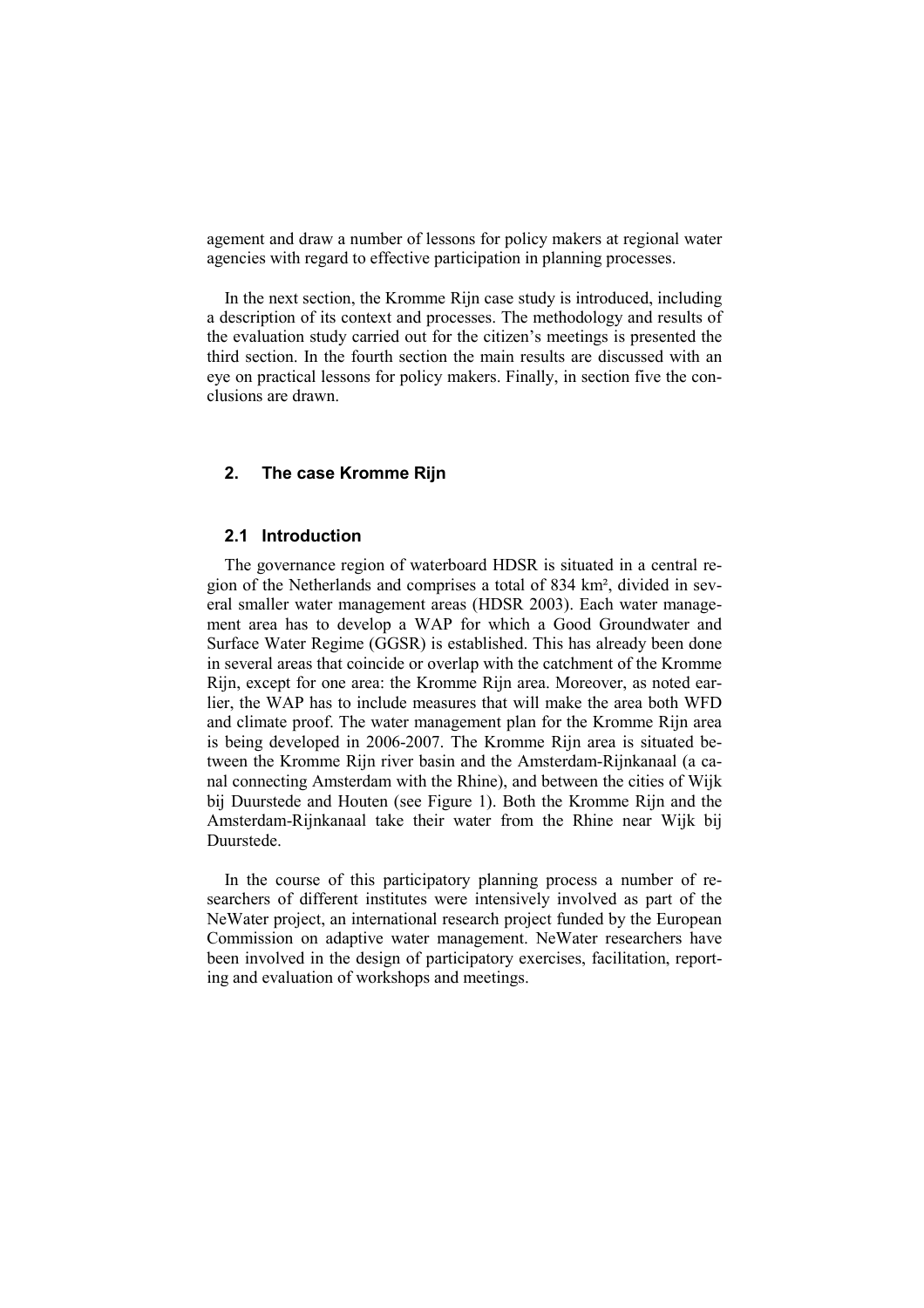



### 2.2. Description of the area and water system

The landscape of the region is characterised by old river beds. On the lower lying clay grounds, deposited by the river Rhine, the agriculture predominantly exists of dairy farming on grasslands. On the higher lying sandy parts fruit farming occurs and roads and builded areas are situated. Urban areas in the region are Wijk bij Duurstede and Houten. Infiltration is very high in the region as a result of the strong draining capacity of the low water level of the Amsterdam-Rijnkanaal and a seeping water area resulting from the higher lying hills of the "Utrechts Heuvelrug", north of the case study area. Because of the draining capacities of the Amsterdam-Rijnkanaal, water must be brought into the area for maintaining water levels and agricultural function. The largest share is supplied by the Kromme Rijn through the dam in the Rhine at Wijk bij Duurstede. A pumping station in the Amsterdam-Rijnkanaal supplies a small share of the water. The quality of the water in the Kromme Rijn and Amsterdam Rijnkanaal is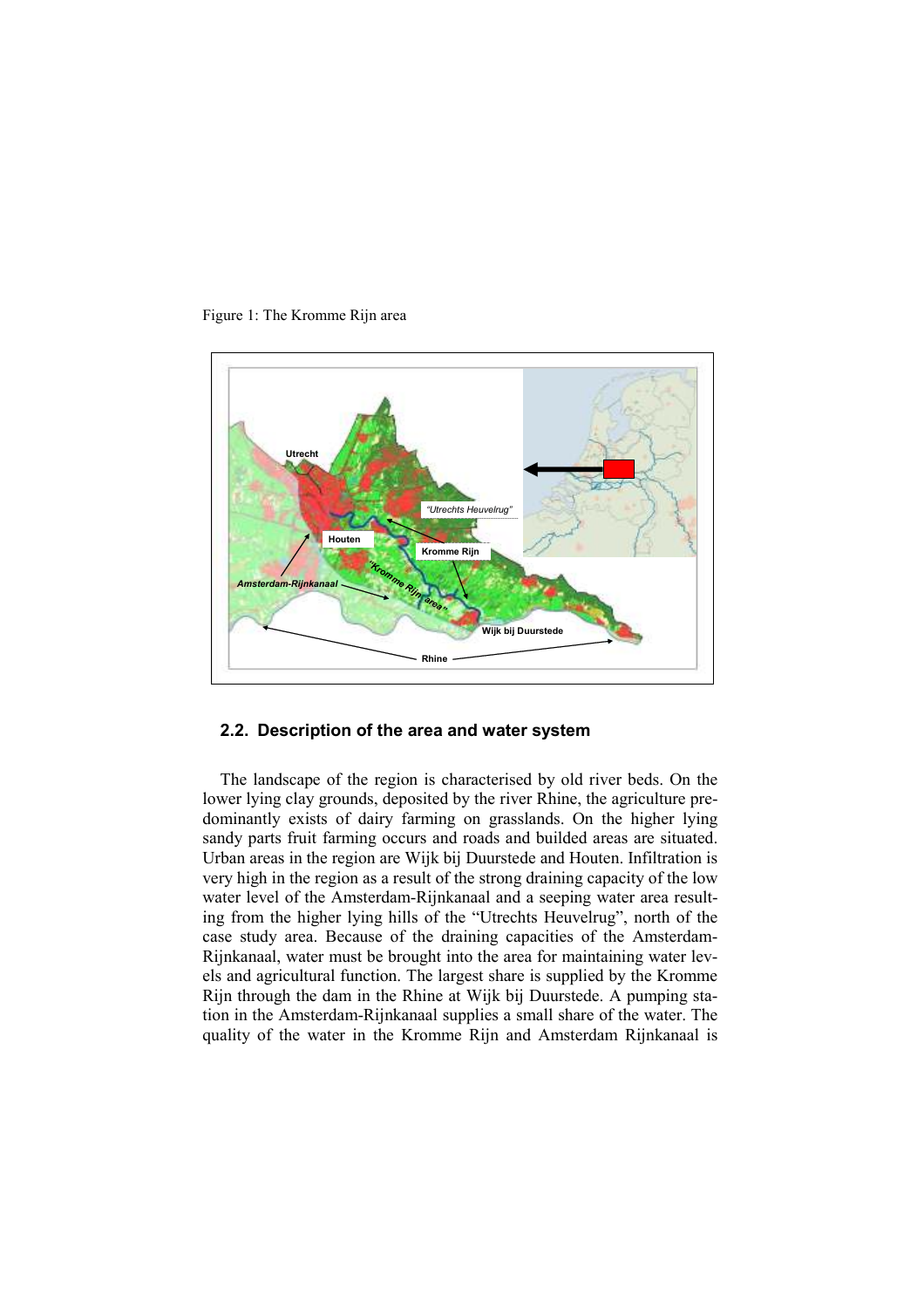closely linked to the quality of the water supplied by the Rhine and the land-use in the area. Compared to other areas the density of the water system, with its network of canals, is relatively low.

### 2.3 Problems and issues

Supplying sufficient surface water is important in the early spring when the night frost threatens the fruit orchards and water is sprinkled on top of the trees to safe the buds from freezing. Also, in dry summer months irrigation of orchards and other crops is necessary. Given the fact that the fruit farming sector is still growing in this region the water supply for this sector can become problematic in the future.

In cases of excessive precipitation (due to climate change) and irrigation the water system experiences very high fluctuation of water levels because of the relatively limited water system in the area. However cattle farmers do not have these same high demands for water. Also, historical water management practices, in which farmers were provided with their own individual water needs, have created numerous small water level patches. The water board want to establish a more homogenous water level regime that will be based on the limits of the water system and fewer water level areas.

Finally the water board faces the challenge to implement the standards of the WFD for which water level fluctuations need to be normalised, stretches of natural river banks need to be established, and a number of fish passages need to be constructed.

### 2.4 Stakeholders

The first step taken in the participation process was mapping out different stakeholders and categorizing them into target groups that were involved in different ways. Stakeholders were analysed using two criteria: the level of interest, and the level of influence in the water management plan. On the basis of these criteria a selection was made for four different groups of stakeholders in the participation process (see table 1).

A large array of governance bodies is involved in decision making at the regional level in the Netherlands: i.e. national and provincial governments;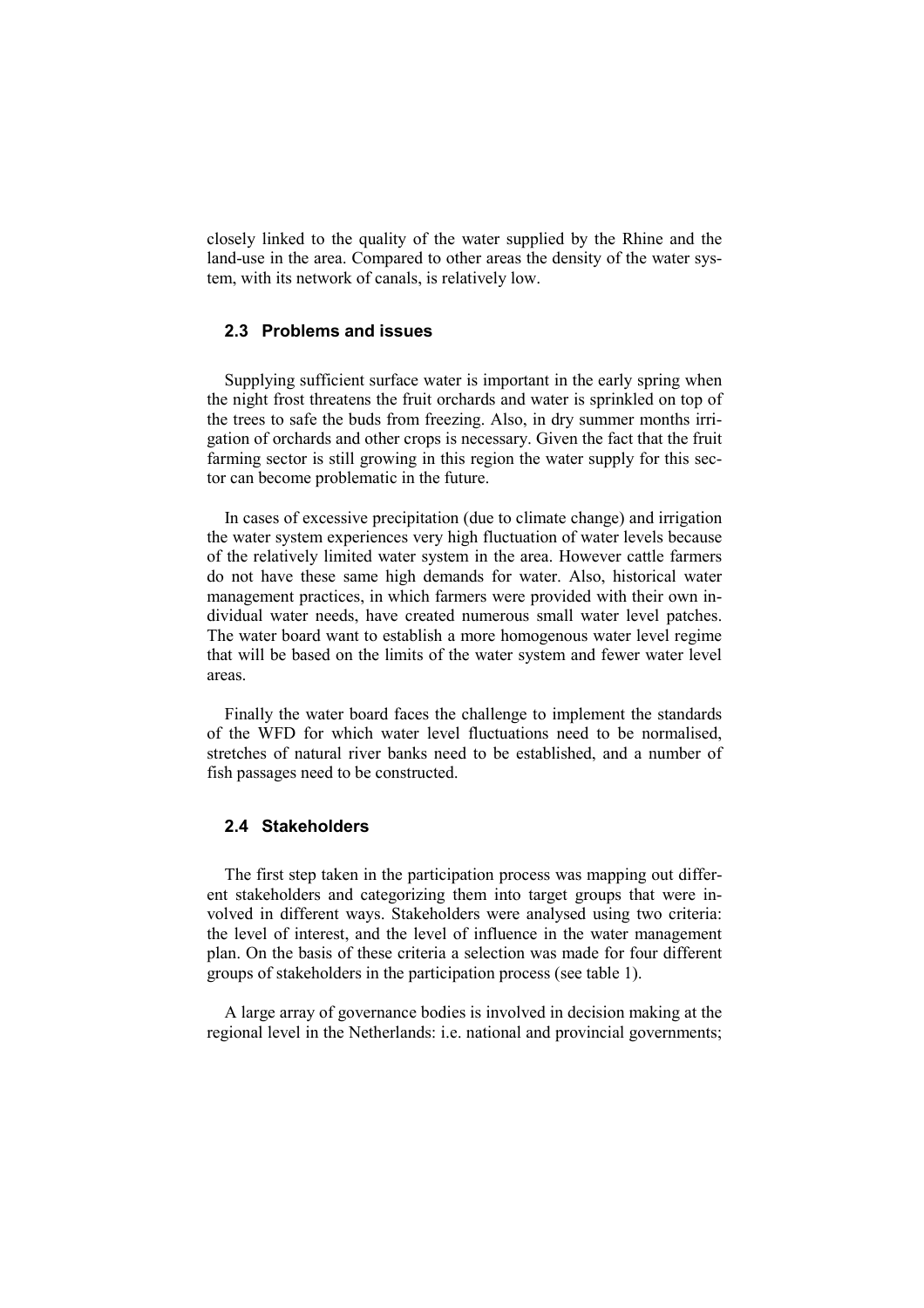municipalities; and of course water boards. Further, various farmers' organizations and nature associations represent the interests of different stakeholders in this planning process. For the development of the water management plan, the water board has set up a project with different target groups of stakeholders having different levels of involvement:

The core group, with, besides the water board, also the Province of Utrecht and three municipalities represented;

• The advisory group, with, besides the members of the core group, also the farmers organizations and nature federations represented.

The information group, which was sent information on the process and results on a regular basis.

• The citizens of the area.

Table 1: Stakeholders participating in different target groups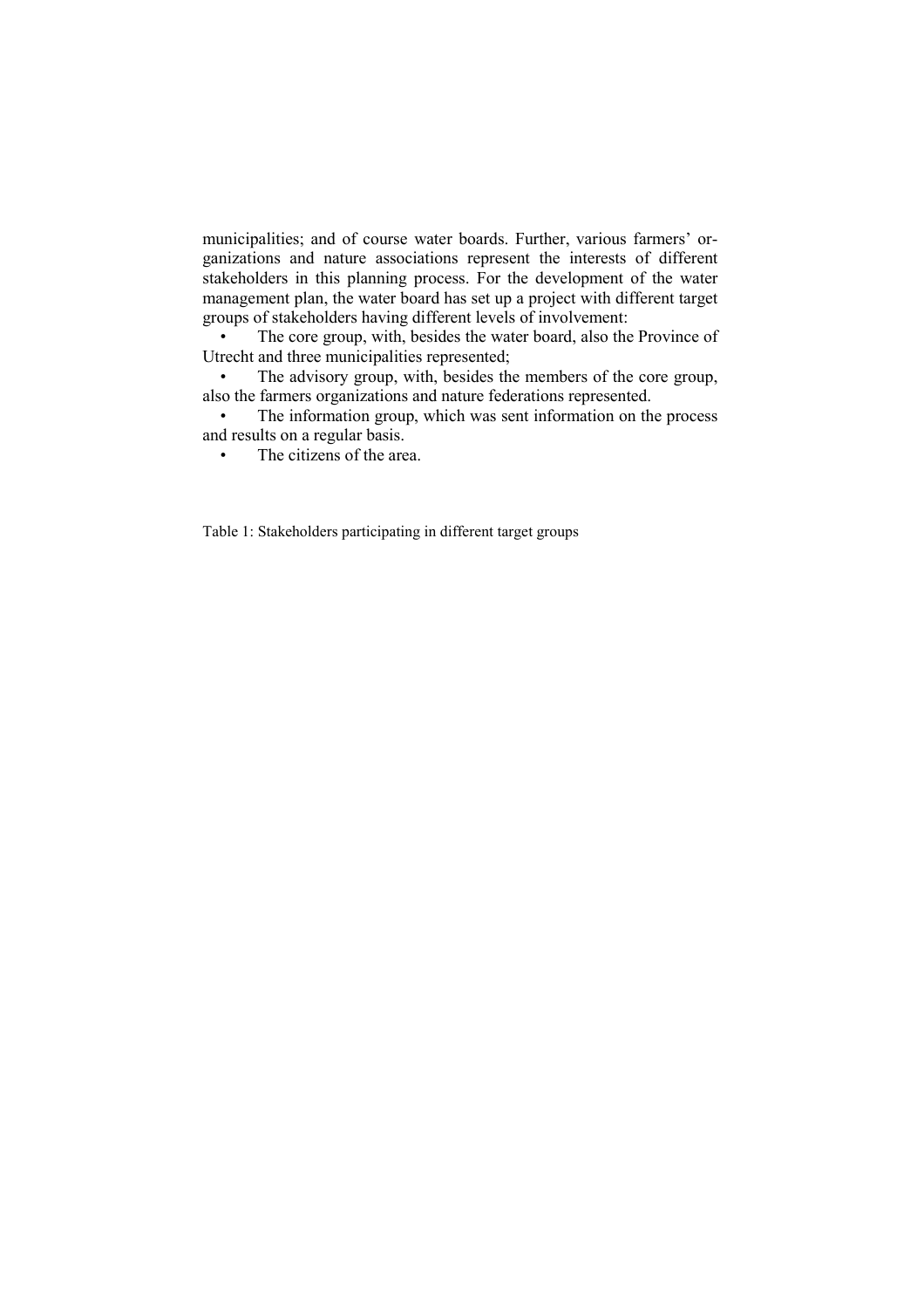| Target group      | <b>Members</b>                                                                                                                                                                                                                                                                                                                                                                                                                                                                                           |
|-------------------|----------------------------------------------------------------------------------------------------------------------------------------------------------------------------------------------------------------------------------------------------------------------------------------------------------------------------------------------------------------------------------------------------------------------------------------------------------------------------------------------------------|
| Core group        | Water board: Hoogheemraadschap De Stichtse Rijnlanden<br>(HDSR)<br>Province of Utrecht<br>Municipality Wijk bij Duurstede<br>Municipality Houten<br>Municipality Bunnik<br>NeWater researchers                                                                                                                                                                                                                                                                                                           |
| Advisory group    | The core group members<br>Agricultural organization (LTO - Noord)<br>Fruit farming organization (NFO)<br>Agricultural Nature and Landscape Association Kromme<br>Rijn region<br>Agency for land consolidation (RAK)<br>Association for environmental education (IVN)<br>Natural Historical Association (KNNV)<br>Nature and Environment Federation<br>National Water Management Agency Utrecht<br>Utrecht Landscape<br>Nature and Environment Wijk bij Duurstede<br>Fishery Platform Stichtse Rijnlanden |
| Information group | Other stakeholders                                                                                                                                                                                                                                                                                                                                                                                                                                                                                       |
| Citizens          | Inhabitants and landowners of the region                                                                                                                                                                                                                                                                                                                                                                                                                                                                 |

# 2.5 Participatory meetings and workshops

The first version of the stakeholder analysis was made by the responsible policy makers of the water board, the provincial authorities, the municipalities, and NeWater researchers. The group of responsible authorities and NeWater researchers was subsequently called the core group. The core group was collectively responsible for the planning process. Between February 2006 and July 2007, the core group has met seven times. In addition the core group has participated in a field excursion into the area and a reflection workshop halfway the process in which important learning points were thoroughly evaluated.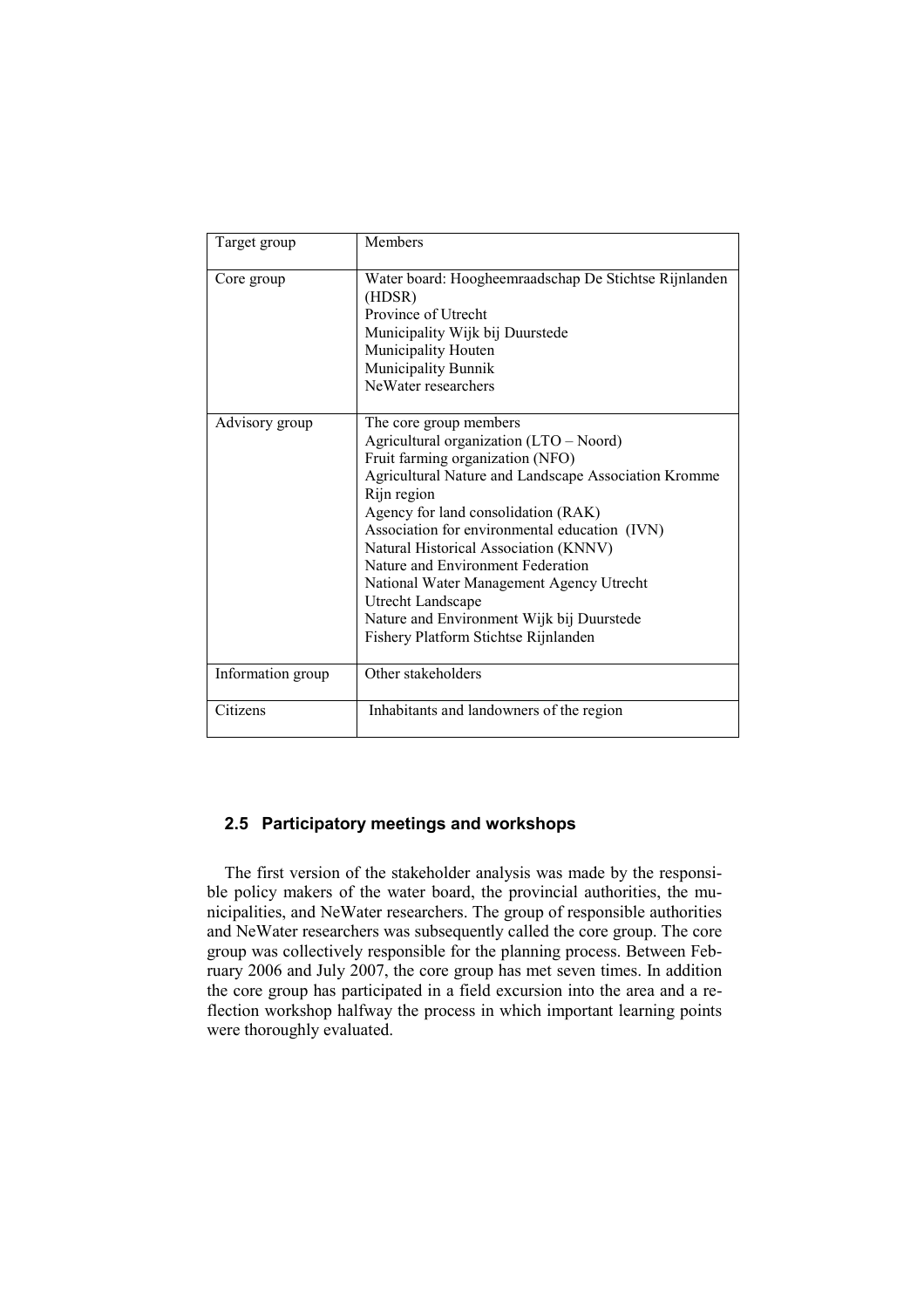The second group consisted of stakeholders that are important, in terms of interests and influence, and willing to actively participate in the process. This group was called the advisory group. The advisory group functioned as a feedback board that met regularly to advise the planning process. On the first workshop of the advisory group the results of the stakeholder analysis were discussed and adjusted by the participating stakeholders. The advisory group has met seven times (see table 2). These meetings had a highly participative character: stakeholders were asked for their opinions on the existing problems and the proposals by the water board and requested to give suggestions for alternative solutions. Especially for the advisory group we have evaluated the context, the process and the result of the participation.

The information group consisted of stakeholders with less of an interest or influence on the water management plan, or that did not want to be actively involved. Members of the information group were regularly informed about the developments in the planning process. Finally, the citizens of the region were invited four times to attend an evening meeting where information on the planning process was provided and reactions to issues and actual dilemmas could be given (see table 2). Citizens were invited to the meeting by invitation in case they are owners of a certain threshold of land in the area, by the printed media (i.e. local and regional newspapers), and by the website of the water board.

Further, four newsletters were produced by the water board to inform the citizens of the region. The wider public was able to inform itself through the website of the water board.

| Date:               | Activity: | Goal:                                                                                     | Target group:<br>Advisory Citizens<br>group |   | $#$ : |
|---------------------|-----------|-------------------------------------------------------------------------------------------|---------------------------------------------|---|-------|
| $16-02-$<br>2006    | Workshop  | Informing stakeholders,<br>Inventory of bottlenecks                                       | X                                           |   | 15    |
| $16-05-$<br>2006    | nıng      | Citizens eve- Informing citizens<br>Inventory of bottlenecks                              |                                             | X | 30    |
| $08-06-$<br>2006    | Excursion | Hands-on experience of the region                                                         |                                             |   | 12.   |
| $22 - 06 -$<br>2006 | Workshop  | Reaction to analysis of bottleneck in-<br>ventory<br>Reaction to possible policy measures | X                                           |   |       |

Table 2: Overview of participatory meetings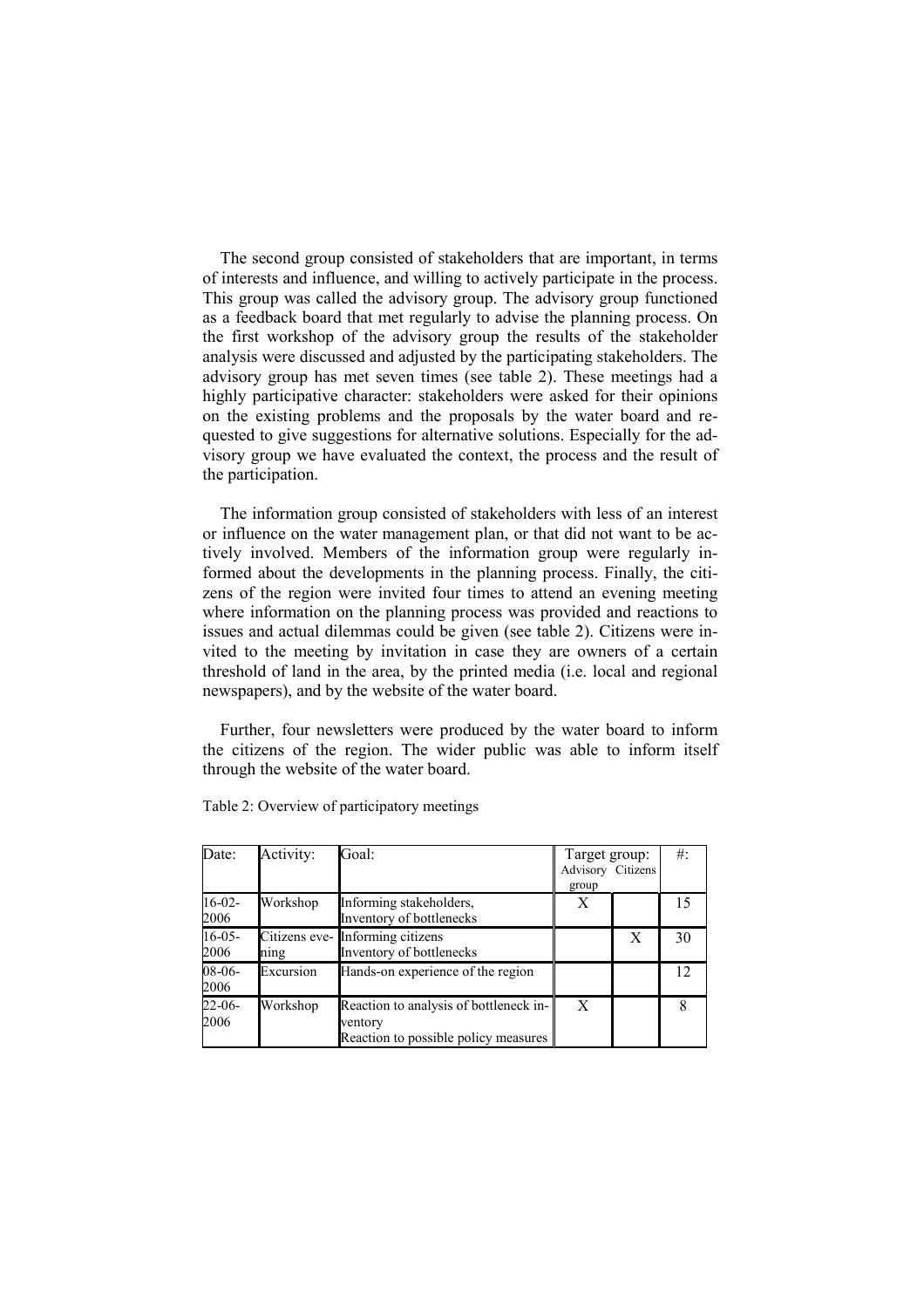| $18-10-$<br>2006    | Reflection<br>workshop | Preliminary reflection on the partici-<br>pation process and learning                    |   |   | 15 |
|---------------------|------------------------|------------------------------------------------------------------------------------------|---|---|----|
| $25-01-$<br>2007    | Workshop               | Informing stakeholders<br>Reaction to problem identification<br>and outline of solutions | X |   | 13 |
| $29-03-$<br>2007    | Workshop               | Preparation of citizens evening                                                          | X |   | 13 |
| $11-04-$<br>2007    | Citizens eve-<br>ning  | Informing citizens<br>Reaction to policy direction and<br>measures                       |   | X | 50 |
| $21 - 05 -$<br>2007 | Citizens eve-<br>ning  | Informing citizens<br>Reaction to possible measures                                      |   | X | 40 |
| $30 - 05 -$<br>2007 | Workshop               | Informing stakeholders<br>Discussing the progress                                        | X |   | 14 |
| $04-07-$<br>2007    | Workshop               | Discussing the water management<br>plan                                                  | X |   | 14 |
| 20-09-<br>2007      | Workshop               | Deliberate on future steps                                                               | X |   | 20 |
| 26-09-<br>2007      | Citizens eve-<br>ning  | Informing citizens about the water<br>plan and procedures                                |   | X | 65 |

### 2.6 Brief description of the outcome and the way forward

Based on the input given by the different target stakeholder groups the water board policy makers have drafted a water area plan for the Kromme Rijn area. To make the water system and the water level management more robust the water board has to proposed broaden the main water supplying and discharging canals. This way the number of water levels can be reduced, the water level fluctuations can be normalised, because no additional water needs to be pumped into the area in cases of night frost of drought, and some stretches of renaturalised river banks will be established. The realisation of this plan is based on the voluntary selling of land stretches along the ditches and both cattle farmers as well as fruit farmers are invited to sell. However, it will be mainly the fruit farmers that will benefit from the plan. Moreover the water tax with which the infrastructural changes will have to be paid, can not be differentiated among different groups of farmers. Whether the plan will succeed remains to be seen and depends on an active continuation of the participatory process, in which opposing user interests need to be reconciled.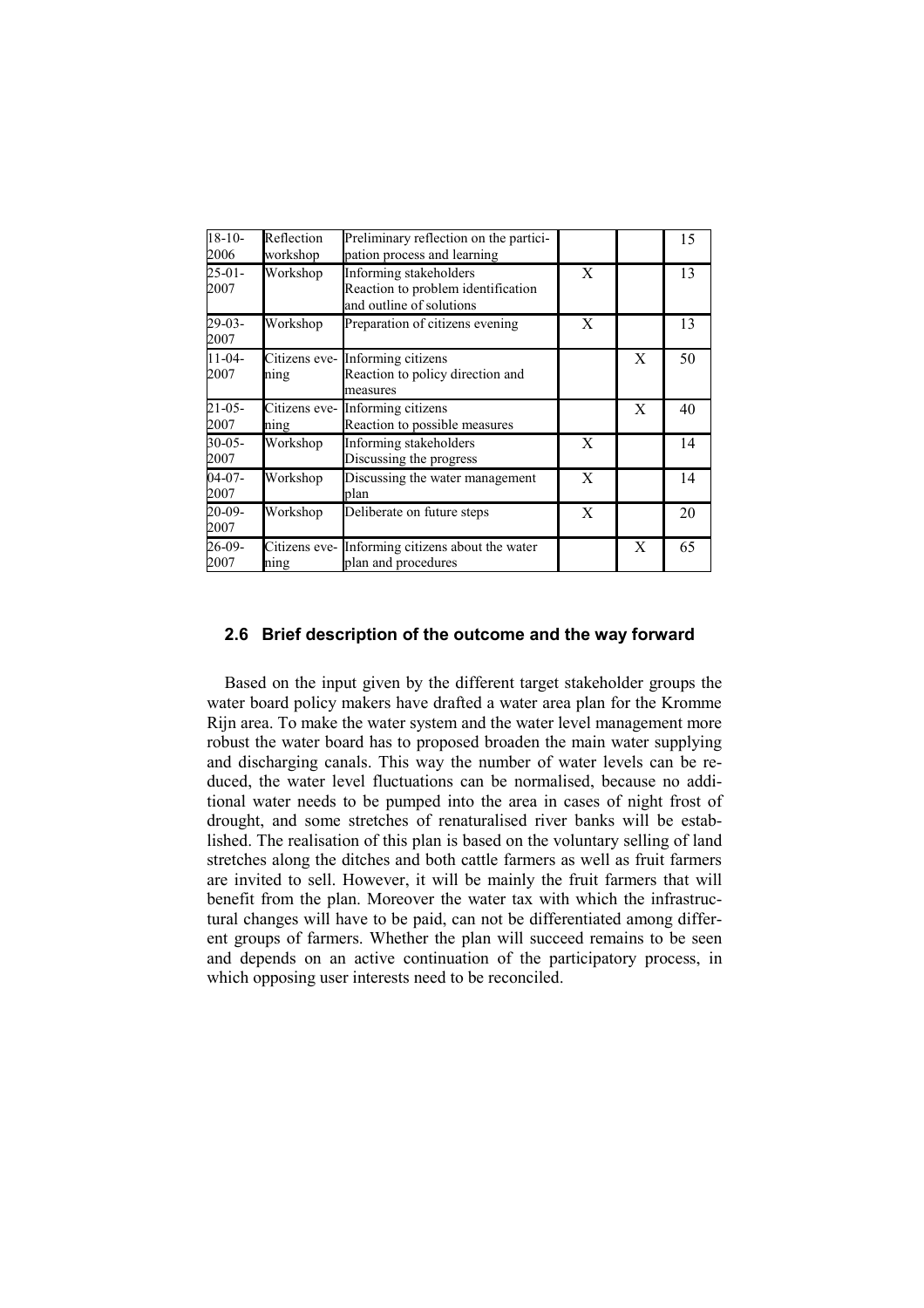### 3. Evaluation study

### 3.1 Introduction

The different target group meetings were evaluated in different ways. The functioning of the core group is evaluated by a special reflection workshop halfway and at the end of the process, in which learning points are evaluated in depth by core group members facilitated by the NeWater researchers. Because of the more active involvement and fixed nature of the advisory group, a more comprehensive evaluation approach was designed for this target group with a series of both quantitative questionnaires and qualitative telephone interviews evaluating a whole range of context, process and outcome related factors. The results of this study will be elaborated in another paper. In the following section the methodology and results of the evaluation of the citizens evenings will be described and presented.

### 3.2 Evaluation methodology of citizen's evenings

The unknown number and composition of the audience expected to participate during the citizens evenings made us choose for a fixed and basic questionnaire comparing a limited set of criteria over a series of meetings with a slightly larger group of participants. The issues evaluated during the citizens' evenings were determined by both practical considerations of the water board and academic interests of the NeWater researchers. The questionnaire was kept short because of the voluntary nature of participation and the risk of stakeholder fatigue. Box 1 presents the seven questions that were repeatedly evaluated using a 5-point Likert scale, with value 1 representing "Absolutely" to value 5 representing "Absolutely not". The middle value 3 represented "Moderately".

Box 1: Questions used in evaluation

|  | Were you timely informed about the citizens evening? |
|--|------------------------------------------------------|
|--|------------------------------------------------------|

- 2 Was the goal of the citizens evening clear from the outset?
- 3 Do you find the citizens evening useful for understanding the contents of the Water Area Plan?
- 4 Do you find the citizens evening useful for giving your opinion?
- 5 Do you find the citizens evening useful for better understanding the differing interests and perspectives?
- 6 Do you find the small group sessions useful for giving your opinion and discussing the issues?
- 7 Do you find it important to be involved in the development of the Water Area Plan?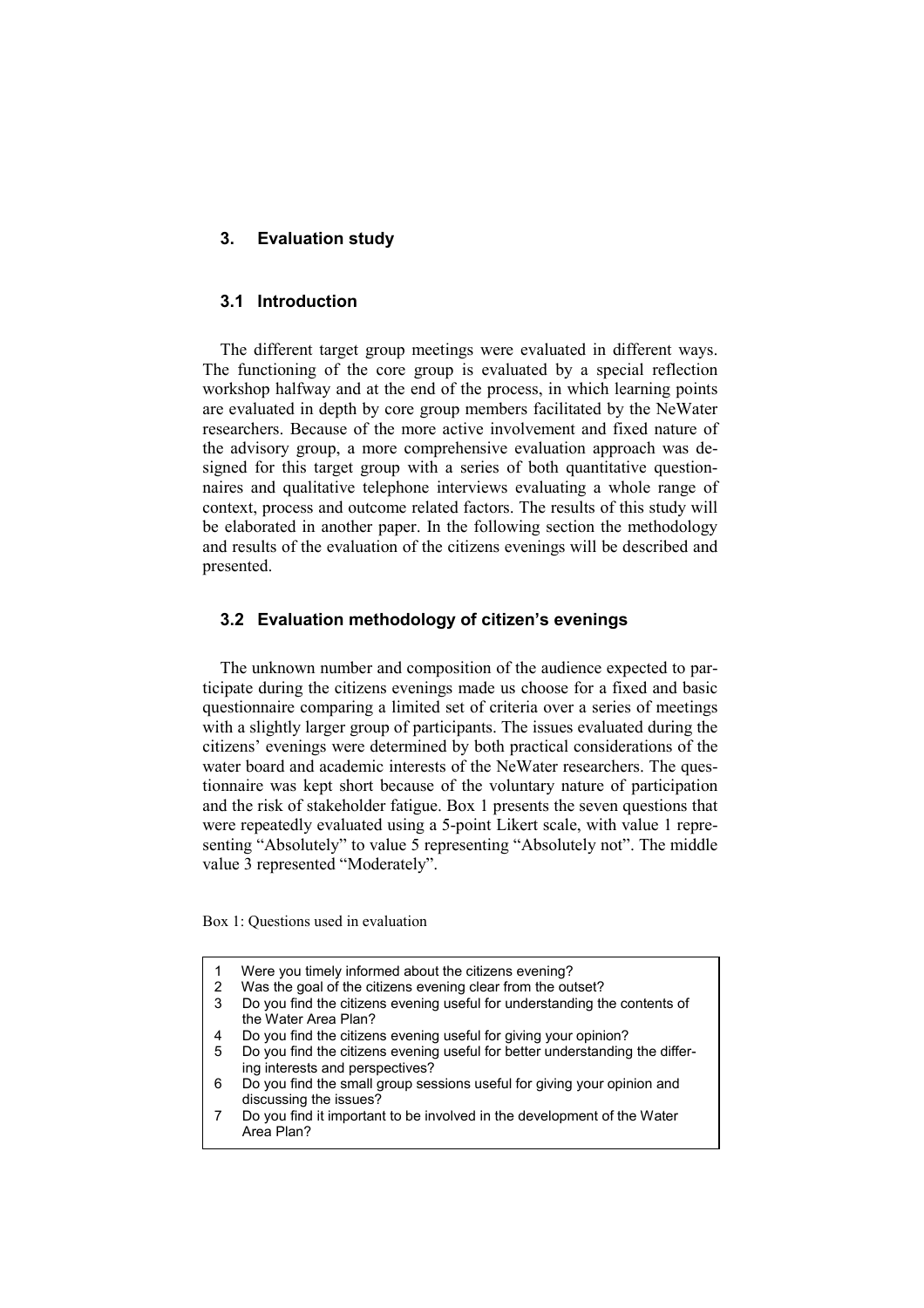Further sufficient opportunity was provided for explaining the choice of boxes that were ticked and providing additional comments. Participants were asked to fill in the questionnaire at the end of the citizens evening and to hand it over to the NeWater researcher, or sent it by post. In addition to the results of the questionnaires, short interviews were held with during some of the citizens' evenings and observations were made and reported by NeWater researchers. The results of the evaluation efforts were subsequently discussed during preparatory meetings with the water board.

#### 3.3 Results and observations

The evaluation questionnaire was administered during the first three citizens' evenings organized between May 2006 and June 2007. A total of approximately 120 citizens participated during these three meetings and a total of 69 questionnaires were completely filled out and collected, which is well over 50 % of the participants (see table 3). Observations made by the researchers confirmed that by far the largest share of participants during all three meetings was male. Table 4 presents the average scores given to the evaluation questions during the three citizen's evenings. The distribution of scores was fairly uniform in the dataset; where major outliers or fluctuations occurred in the distribution of values mention is made in the presentation.

Table 3: Response rates on the three citizens' evenings and total response

|               | 16 May 2006 |     | 11 April<br>2007 |     | 21 May 2007  |     | <b>Total</b> |     |
|---------------|-------------|-----|------------------|-----|--------------|-----|--------------|-----|
| Participants: | $# +/-30$   |     | $# +/-50$        |     | $\# +1 - 40$ |     | $# +/- 120$  |     |
| Response:     | #17         | 57% | #27              | 54% | #25          | 63% | #69          | 58% |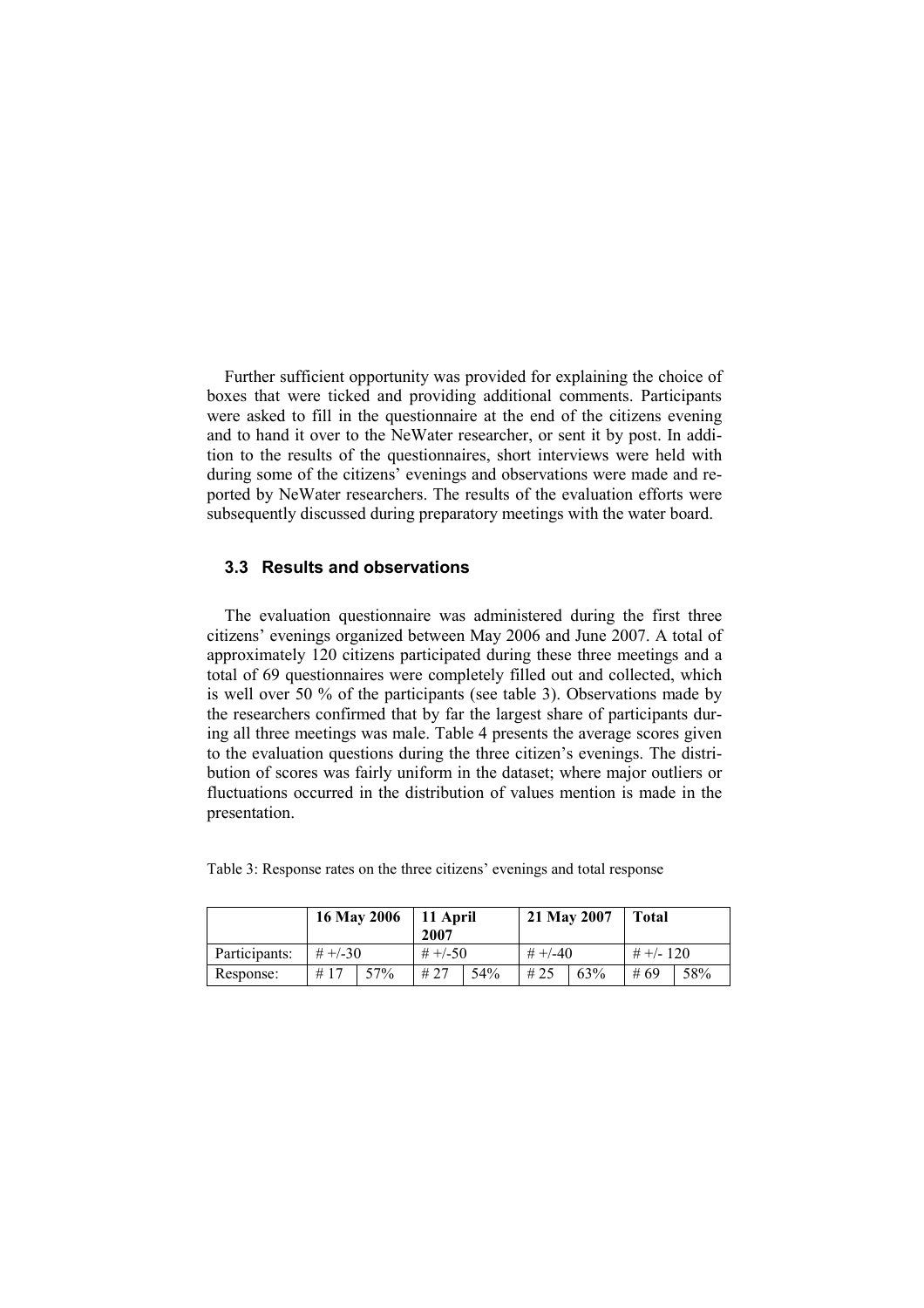Table 4: Average scores given to the evaluation questions

| 16 May 2006                                                                                                  | 11 April 2007 | 21 May 2007 |  |  |  |
|--------------------------------------------------------------------------------------------------------------|---------------|-------------|--|--|--|
| 1. Were you timely informed about the citizens evening?                                                      |               |             |  |  |  |
| 2.2                                                                                                          | 2.0           | 1.7         |  |  |  |
| 2. Was the goal of the citizens evening clear?                                                               |               |             |  |  |  |
| 3.0                                                                                                          | 2.3           | 1.5         |  |  |  |
| 3. Do you find this citizens evening useful for understanding the contents of the<br>Water Area Plan?        |               |             |  |  |  |
| 2.0                                                                                                          | 1.6           | 1.9         |  |  |  |
| 4. Do you find this citizens evening useful for giving your opinion?                                         |               |             |  |  |  |
| 1.9                                                                                                          | 2.1           | 1.8         |  |  |  |
| 5. Do you find this citizens evening useful for understanding the differing inter-<br>ests and perspectives? |               |             |  |  |  |
| 2.2                                                                                                          | 2.2           | 2.0         |  |  |  |
| 6. Do you find the small group sessions useful for giving your opinion and dis-<br>cussing the issues?       |               |             |  |  |  |
| 1.8                                                                                                          | 1.9           | 1.5         |  |  |  |
| 7. Do you find it important to be involved in the development of the Water Area<br>Plan?                     |               |             |  |  |  |
| 1.5                                                                                                          | 1.2           | 1.2         |  |  |  |

The data show that participants to the citizens' evenings consider themselves increasingly better informed time to attend the meeting. This outcome can be explained in several ways. First, the water board could be undergoing a learning curve in terms of how to reach the participants. Second, the citizens may have become more aware of the planning process and therefore more receptive when the meeting is notified in the media. Third, the last citizen's evening was organized especially for landowners along ditches that are planned to be widened, and therefore invited directly by a mailed invitation.

The goal of the citizen's evenings has also become increasingly clear for the participants over the course of the year. This again can be explained by progress made by the water board regarding field results and modeling work. In the course of the year their analysis and simultaneously their story case became more and more complete and concrete in public presentations and invitations. On the other hand, the citizen's may have gained a greater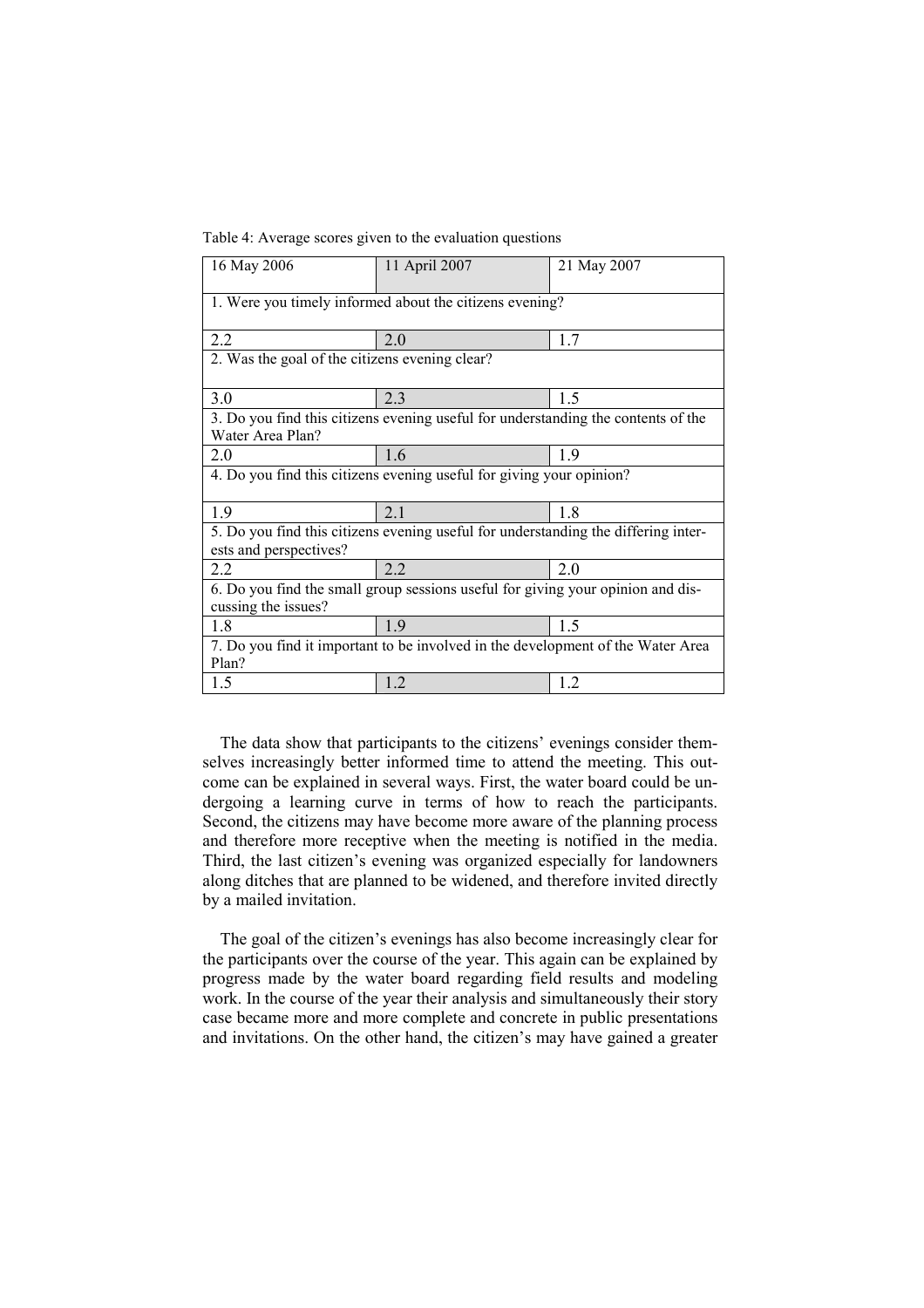understanding of the issues over the course of the year and thereby the need to organize evenings to discuss these issues. Besides a greater average understanding of the goals of the citizen's evenings the distribution of scores has also become more uniform, with more extreme values during the first meeting.

Overall the utility of the citizen's evening was valued quite high from the start by the participants and has slightly grown in the course of the process. Some of the fluctuations between the usefulness of the citizen's evenings for understanding the process and for giving opinions may be explained by the main objective of these particular meetings. The bottle-neck inventory of the first citizen's evening made giving opinions quite important, whereas during the second meeting major results and the outlines of the plan were presented, putting more emphasis on understanding the contents of the water management plan. The slightly better scores for understanding the interests and perspectives of other stakeholders during the last meeting could be related to the discussion about policy measures, making the distribution of costs and benefits among the citizens to the forefront of the discussions. Comments made on the questionnaires indicated that participants have gained understanding of the complexity of the issue when taking the different stakes and interests into account.

The utility of the chosen approach of having small group discussions was generally valued very high. Small group discussions allowed the participants more time and a lower threshold to voice their opinions during participatory sessions. Also, the usefulness of the group discussions grew as the process evolved. This can be explained by the increased familiarity of both the water board and the participants with this approach. Also, as the policy measures became part of the discussion in the later meetings, possible changes in the personal situation became more apparent. These discussions about individual cases were effectively directed towards the small group discussions, whereas general information was provided during plenary sessions.

Finally, the data show that participants generally find it very important to be involved in the development of the water management plan. This can be explained by the fact that they have taken the effort to attend the citizen's evenings. Also, participants find it more and more important as the project evolves as the issues and possible policy measures become clearer. The comments made on the questionnaires indicate that this can be explained by the growing awareness of the implications of the water management plan for the personal situation.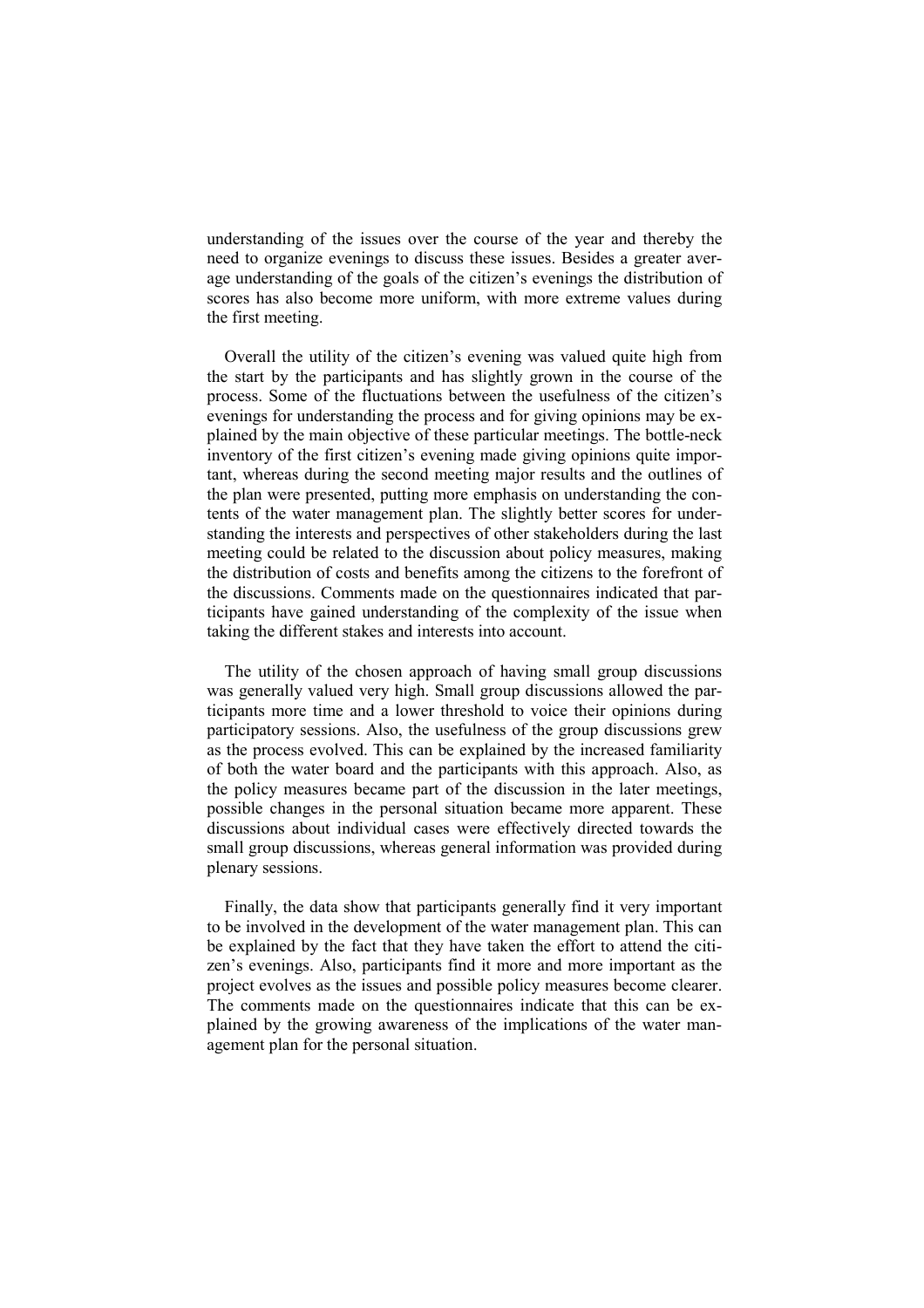## 4. Discussion and conclusion

Based on the evaluation forms filled in during the citizen's evenings and our own observations the following effects were demonstrated:

#### Awareness of the problem by the stakeholders involved

During the citizen's evenings the inhabitants of the region have become more aware of the fact that the current water system is not capable of supplying sufficient water quantities to meet the demands of the fruit farming sector. Besides the citizen's evenings itself, the advisory group workshops may have also contributed towards this achievement. The problem became discussible during these meetings, while participants did not raise these issues at the start of the process.

#### Open attitude of the water board

During the process the water board has adopted a more open attitude towards the problem of water supply and its own limitations in solving it. This attitude has invited the participants of the different groups to be more involved in finding solutions. In addition the increased openness has clarified the position of the water board in this issue. As a result, the presentations of the water board during the last two citizen's evenings have been very clear. Both the open attitude and the clarity with respect to the position of the water board have stimulated discussions and made the issues more pertinent.

#### Growth of awareness of shared responsibility and involvement

Due to the citizen's evenings and also the advisory group meetings, inhabitants of the region and representatives of involved organizations and stakeholder groups have realized that the water board is not capable of solely solving the problem, but that cooperation of the landowners and inhabitants is essential. We observed an increase in involvement, especially regarding the suggestions made by participants of both the later citizen's evenings and the advisory group workshops.